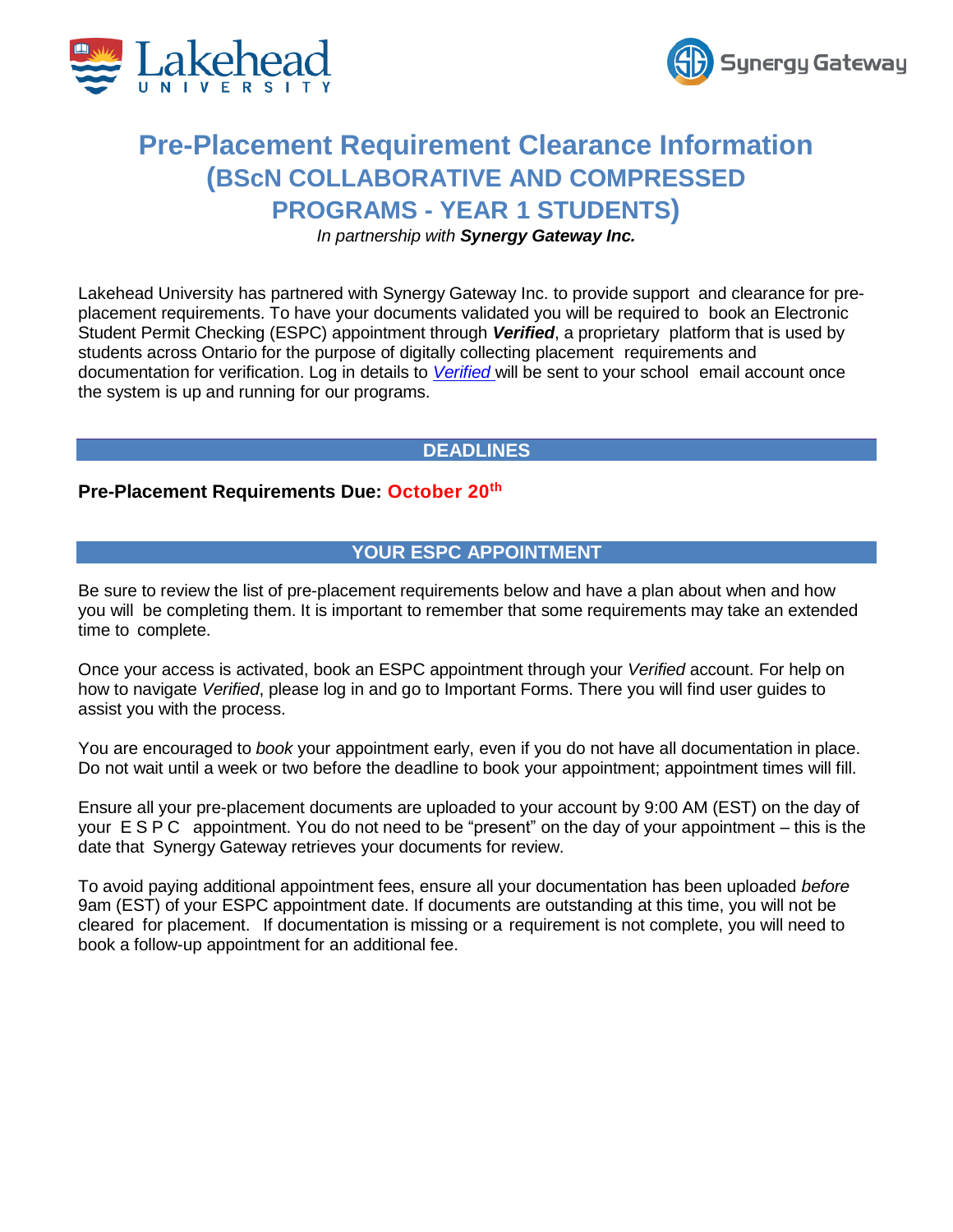



You will receive a Pre-Placement Completion Certificate (stamped document) once your documents have been reviewed. *Keep this for your records.*

If you need to cancel an appointment, ensure you cancel *at least 24 hours* prior to your appointment, or *you will be charged for a missed appointment*.

Synergy Gateway Inc. is *not* the authority on School of Nursing policies and deadlines. Please check with  $clinical docs$ . nurs  $@$  lakeheadu.  $ca$  if you have questions about anything related to preplacement requirements.

Please upload for your appointment:

- Blood work/lab reports (as required)
- Public health unit immunization record, yellow immunization card, or other proof of immunization
- Certification cards (as required)
- Originals of all documents

### **STUDENT FEES**

| Initial Clearance Appointment | \$49.50 + HST |
|-------------------------------|---------------|
| <b>Missed Appointment</b>     | \$49.50 + HST |
| Follow-up Appointment         | \$22.60 + HST |
| Late Cancelation/Re-schedule  | \$22.60 + HST |

**Synergy Gateway is here to help! Contact Synergy Gateway at www.Synergyhelps.com** - Submit a Help Desk ticket and they will be in touch. Their Help Desk hours are Monday to Friday, 10am – 3pm (EST), excluding holidays.

#### **\*\* Important Note\*\***

*Please ensure your documents are valid until the end of your placement period. Students with requirements expiring during the placement period must renew (before expiry) and provide updated documentation to Verified by Synergy Gateway Inc. to continue to be eligible for placement. This will require another ESPC appointment at FULL service fees. To avoid multiple appointment fees, we suggest you update all expiring documents in one appointment.*